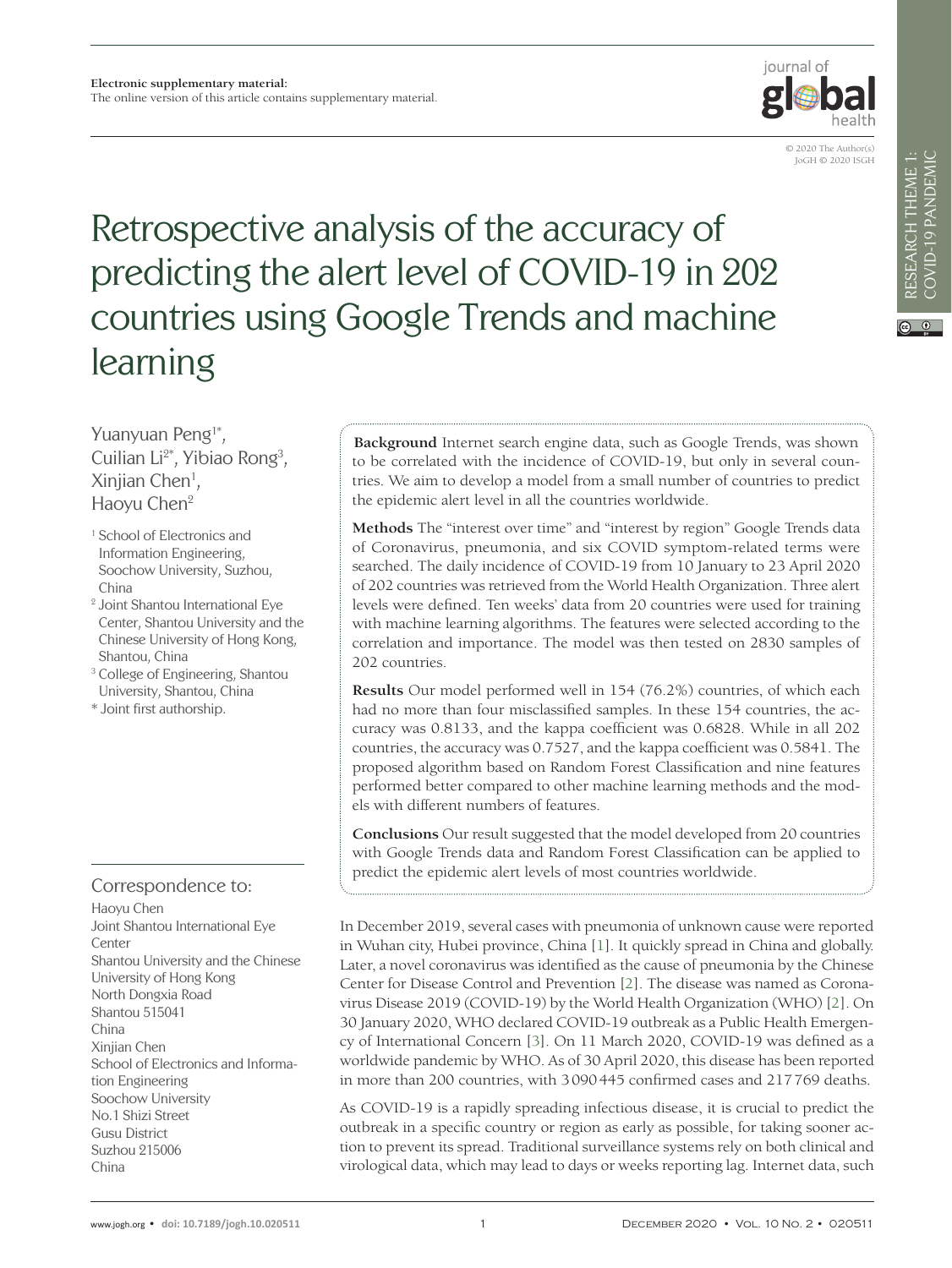as web-search engine and social media, have been applied to monitor the outbreak of infectious diseases such as influenza [[4\]](#page-6-3), Dengue [[5](#page-6-4)], H1N1 [\[6](#page-6-5)], Zika [[7\]](#page-6-6), measles [[8](#page-6-7)], Middle East respiratory syndrome [[9](#page-6-8)]. Recently, it is reported that Google Trends data using search terms relative to COVID-19, such as "coronavirus", "pneumonia", "handwashing", "face masks" were correlated with the officially reported number of confirmed COVID-19 cases in China [[10](#page-6-9)], South Korea, Italy, Iran [[11](#page-6-10)], USA [\[12](#page-6-11)], and other countries. Besides the correlation analysis, data mining and deep learning technique were also used to model Google Trends data and predict the incidence of COVID-19 in Iran [[13\]](#page-7-0).

However, the published articles only investigated the data on one or several countries. Some articles studied worldwide Google Trends data but taking the world as a whole [[14\]](#page-7-1). The deep learning algorithm developed from the data of Iran was used to predict the incidence of COVID-19 in the same country only [[13](#page-7-0)]. In this study, we aimed to evaluate the accuracy of our machine learning algorithm developed from the Google Trends data of 20 countries in predicting the weekly alert level of COVID-19 pandemic in all the individual countries worldwide.

## METHODS

#### Data sources

We use two sets of data to train and evaluate models. The first data set is the search volume data obtained from the Google Trends service. We collected Google search volume of 16 candidate features relating to COVID-19 for 15 weeks from 3 January 2020 to 16 April 2020 in 202 countries. Eight terms were used for search as topics on Google Trends, including "Coronavirus", "Pneumonia", and six symptom-related terms [\[15\]](#page-7-2), "Cough", "Diarrhea", "Fatigue", "Fever", "Nasal congestion" and "Rhinorrhea". We selected the term "Coronavirus" instead of "Covid-19". The reason is that at the early stage of epidemic, the public didn't know about this novel disease very clearly in most countries, but only recognize that this disease was caused by a novel coronavirus. Meanwhile, the correlation coefficient between "Coronavirus" and daily confirmed cases was slightly higher than "COVID-19" on the whole (Table S1 in the **[Online](#page-6-12)  [Supplementary Document](#page-6-12)**). Two types of data were retrieved. In the first one, the data of "interest over time" was defined as the search interest relative to the highest point for the specific term, region, and time interval. Values are calculated on a scale from 0 to 100, where 100 is the peak popularity for the term. The second one, the data of "interest by region" was retrieved by setting the region to "worldwide" for the given term and time. The values were calculated on a scale from 0 to 100, where 100 is the location with the most popularity as a fraction of total searches in that location. It's worth noting that we included low search volume regions for obtaining more regions' data. The features of "interest by region" was named as "Coronavirus\_RE", "Pneumonia\_RE", "Cough\_RE", "Diarrhea\_RE", "Fatigue\_RE", "Fever\_RE", "Nasal congestion\_RE" and "Rhinorrhea\_RE".

The second data set is the daily number of COVID-19 new cases each day from 10 January to 23 April 2020 in 202 countries from WHO website [[16](#page-7-3)]. In this study, we defined the weekly epidemic alter of COVID-19 in a specific country into three levels. The higher the alert level, the higher the risk of an outbreak in this week. Suppose  $m_d$  denotes the number of newly confirmed cases on day d within the seven days of the week. Let  $x_{t}$  denotes the alert levels of the week t. The epidemic alert level of week t can be obtained according to the following formula:

- 1) If all  $m_d$ =0 (d=1, 2, 3, 4, 5, 6, 7),  $x_t$ =1, else
- 2) If  $0 < m_d < 10$  at least one day,  $x_t = 2$ , else
- 3)  $x_t = 3$

Based on the correlation analysis between Google search volume data and the daily new confirmed cases, we randomly selected 20 countries from the countries with strong correlation as the training set. Ten samples, which are the Google search volume data from 10 January 2020 to 19 March 2020, from each of the 20 countries were used in the training stage. Totally 200 samples, including 87 samples with alert level 1, 43 samples with alert level 2, and 70 samples with alert 3, were used for training. The remaining 2830 samples from 202 countries are used for model testing, including 2730 data for 1 to 15 weeks in the other 182 countries and the remaining 100 data in the 20 training set countries. Examples of the search volume of the term "Coronavirus" and the daily incidence of COVID-19 in Italy and US Virgin Island were shown in **[Figure 1](#page-2-0)**.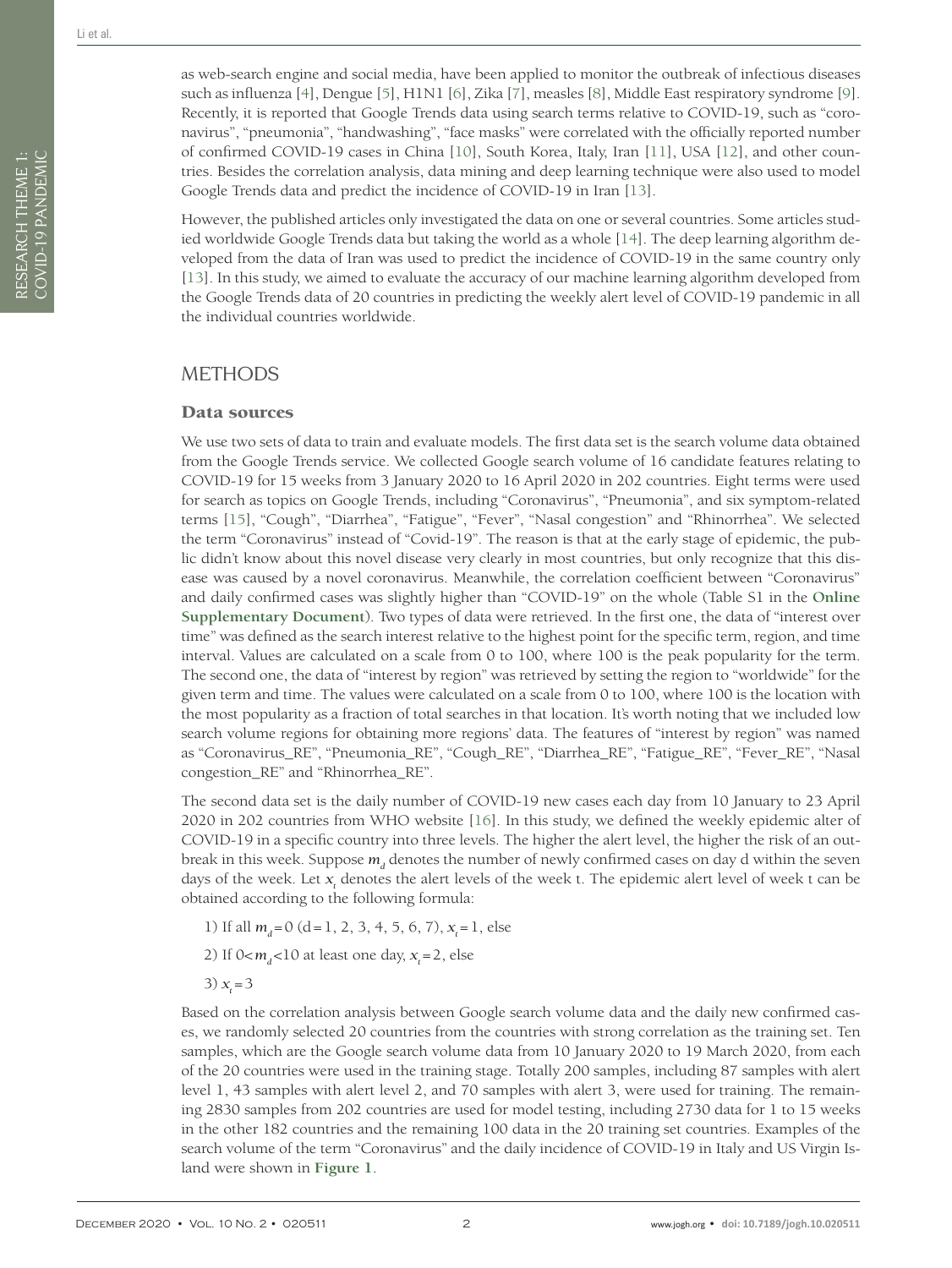RESEARCH THEME 1: VIEWPOINTS COVID-19 PANDEMIC

RESEARCH THEME 1 COVID-19 PANDEMI

<span id="page-2-0"></span>

**Figure 1.** The predicted alert level (red), normalized Google Trends search volume of the topic "Coronavirus" (green), normalized daily new confirmed cases. **Panel A**. Italy. **Panel B.** United States Virgin Islands.

#### Feature engineering

Feature engineering of data are to extract the features that have a great or small influence on output results from various parameters and use these features as the basis of the training model. In the beginning, we included 16 features. Two kinds of correlation analyses were conducted in each country to select the best terms from the candidate set. The first one is the correlation between Google search volume data of each feature and daily new confirmed cases at one week behind, in which "Daily\_AVG" and "Daily\_MAX" were used to represent the average and maximum Spearman correlation coefficients for the 202 countries. The other one is the correlation between the average weekly Google search volume data of each feature and the weekly epidemic alert level one week behind, in which "Label\_AVG" and "Label\_MAX" were used to represent the average and maximum Spearman correlation coefficients in the 202 countries. The results were shown in **[Table 1](#page-2-1)**, which showed that the top-related term was the interest over time of "Coronavirus", while the correlation between the features of "Diarrhea", "Fatigue", "Nasal congestion\_RE" and "Fatigue\_RE" and target value was negative or weak. Therefore, we first removed the four features that are not related to the target value.

Since there is a certain correlation between the features [[17-](#page-7-4)[20](#page-7-5)], we used Spearman correlation coefficients to analyze the daily and weekly search volume of the 12 input features in 202 countries. We found strong correlations between "Coronavirus\_RE", "Pneumonia\_RE" and "Rhinorrhea\_RE" features and other fea-

| <b>FEATURES</b>     | DAILY AVG | <b>DAILY MAX</b> | LABEL AVG | LABEL MAX |
|---------------------|-----------|------------------|-----------|-----------|
| Coronavirus         | 0.59      | 0.88             | 0.78      | 0.93      |
| Pneumonia           | 0.15      | 0.80             | 0.31      | 0.91      |
| Cough               | 0.09      | 0.72             | 0.23      | 0.91      |
| Fever               | 0.16      | 0.80             | 0.31      | 0.92      |
| Nasal congestion    | 0.09      | 0.69             | 0.22      | 0.88      |
| Rhinorrhea          | 0.16      | 0.76             | 0.35      | 0.92      |
| Diarrhea            | 0.01      | 0.70             | 0.02      | 0.82      |
| Fatigue             | $-0.03$   | 0.52             | $-0.01$   | 0.89      |
| Coronavirus RE      | 0.38      | 0.75             | 0.60      | 0.90      |
| Pneumonia RE        | 0.13      | 0.75             | $-0.16$   | 0.77      |
| Cough_RE            | 0.09      | 0.68             | 0.20      | 0.87      |
| Fever_RE            | 0.04      | 0.47             | 0.27      | 0.59      |
| Nasal congestion_RE | $-0.06$   | 0.43             | $-0.07$   | 0.85      |
| Rhinorrhea RE       | 0.01      | 0.45             | 0.01      | 0.78      |
| Diarrhea_RE         | $-0.04$   | 0.29             | 0.23      | 0.88      |
| Fatigue_RE          | $-0.12$   | 0.27             | $-0.03$   | 0.75      |

<span id="page-2-1"></span>**Table 1.** Spearman correlation coefficients of 16 features with the incidence of COVID-19 at one-week lag in 202 countries\*

\*Daily\_AVG and Daily\_MAX: the average and maximum Spearman correlation coefficient of Google search volume data of each feature and daily new confirmed cases at one week behind in 202 countries; Label\_AVG and Label\_MAX: the average and maximum Spearman correlation coefficient of the average weekly Google search volume data of each feature and the weekly epidemic alert level one week behind in 202 countries.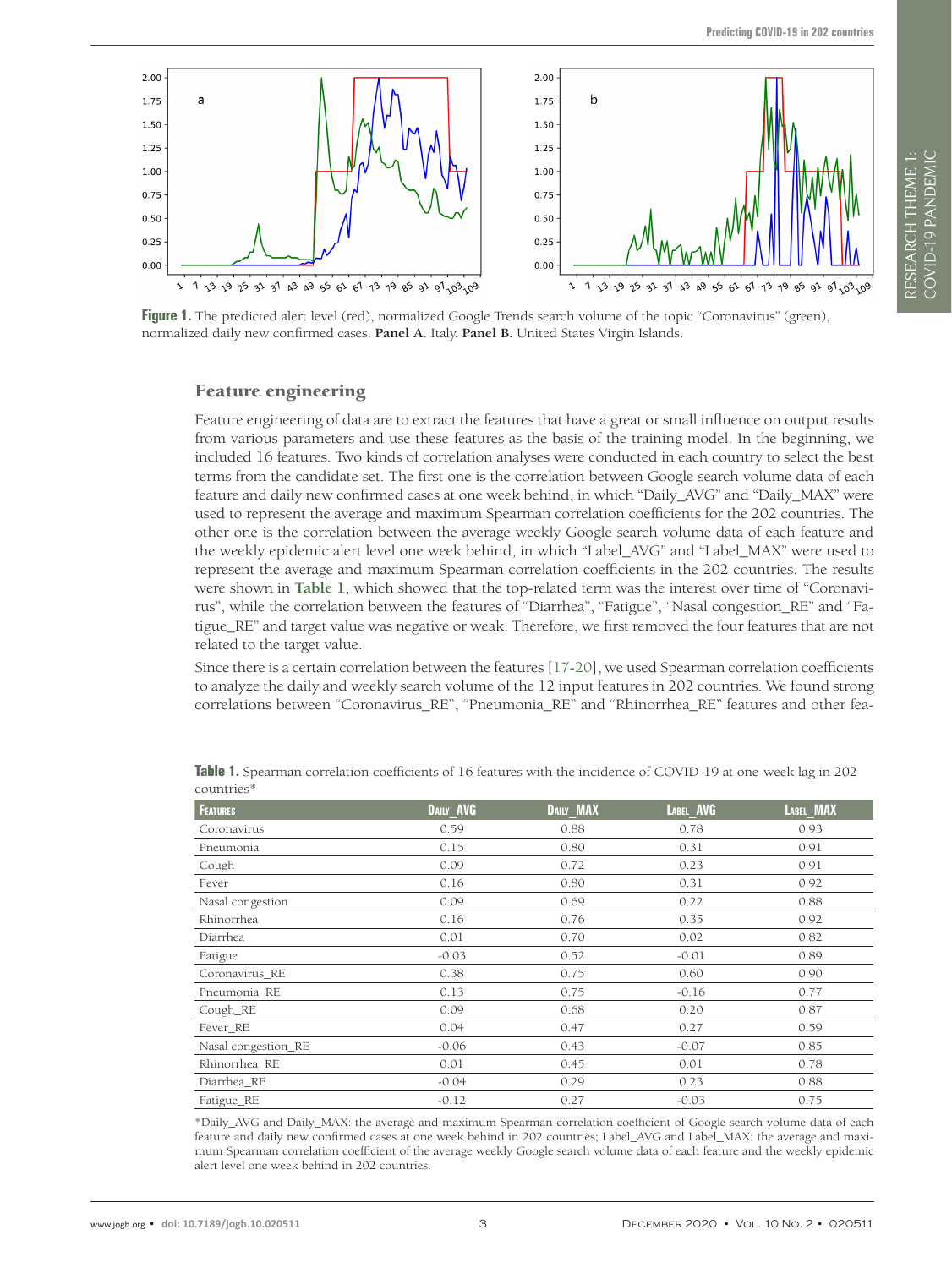### Modeling and evaluation

Random Forest Classification algorithm was utilized to predict the next week's alert level based on Google search volume data for the current week related to COVID-19. Python 3.7.6 (Python Software Foundation, Beaverton, OR, USA) was used for modeling and evaluation. After training, we can use the Google search volume data of week t to predict the alert level of week t +1. To quantitatively evaluate the performance of our model, we calculated the following five evaluation metrics: accuracy (ACC), macro precision (Macro\_P), macro recall (Macro\_R), macro F1-score (Macro\_F) and kappa-coefficient (K\_Score). They are defined as:

$$
Accuracy = \frac{Number of correctly predicted samples}{All samples}
$$
 (1)

$$
Macc_1 = \frac{1}{n} \sum_{i=1}^{n} P_i
$$
 (2)

$$
Macc_{{}}-R = \frac{1}{n} \sum_{i=1}^{n} R_i
$$
\n<sup>(3)</sup>

$$
Macc_ - F = \frac{2 * Macro_ - P * Macro_ - R}{Macro_ - P + Macro_ - R}
$$
\n
$$
\tag{4}
$$

$$
K - Score = \frac{p_o - p_e}{1 - p_e} \tag{5}
$$

Where  $P_i$  and  $R_i$  represent precision and recall for the category *i*,  $p_o$  equivalents to accuracy, and  $p_e$  is the hypothetical probability of chance agreement, using the observed data to calculate the probabilities of each observer randomly seeing each category.

## RESULTS

We tested 2830 test sets in 202 countries and found that our model performed well in 154 (76.2%) countries, of which each country has no more than four misclassified samples. Specifically, the predictive accuracy of our model is 100% in five countries, one mistake in each of 18 countries, two mistakes in each of 43 countries, three mistakes in each of 39 countries, and four mistakes in each of 29 countries, five mistakes in each of 19 countries, six mistakes in each of 12 countries, seven mistakes in each of 6 countries, eight mistakes in each of 8 countries, 10, 11 and 12 mistakes in one country respectively. The list

<span id="page-3-0"></span>

of the name the countries with different accuracy was shown in **[Table 2](#page-4-0)**. Besides, our model predicted only two mistakes on 100 test samples of the 20 training set countries. The performance of the algorithm in different sets of data was shown in **[Table 3](#page-4-1)**. Two examples were shown in **[Figure 1.](#page-2-0)**

To evaluate the role of each input feature in classification, we calculated the importance score of each input feature. The higher the score, the more important the feature. As shown in **[Figure 2](#page-3-0)**, the most important feature was the term "Coronavirus", which was consistent with the results of correlation analysis.

For the real-time prediction of weekly alert level, the proposed Random Forest Classification algorithm was compared with other common machine learning classification methods: Linear Regression Classification (LRC) [[21](#page-7-6)], Support Vector Machine (SVM) [\[22](#page-7-7)], k-Nearest Neighbor (K-NN) [[23](#page-7-8)], Decision Tree Classification (DTC) [\[24](#page-7-9)]. **[Table 4](#page-4-2)** showed the quantitative results of different methods on the test data set. As can be observed, the Random Forest Classification algorithm achieved much better results **Figure 2.** The importance of included features. in terms of all quantitative metrics compared to other methods.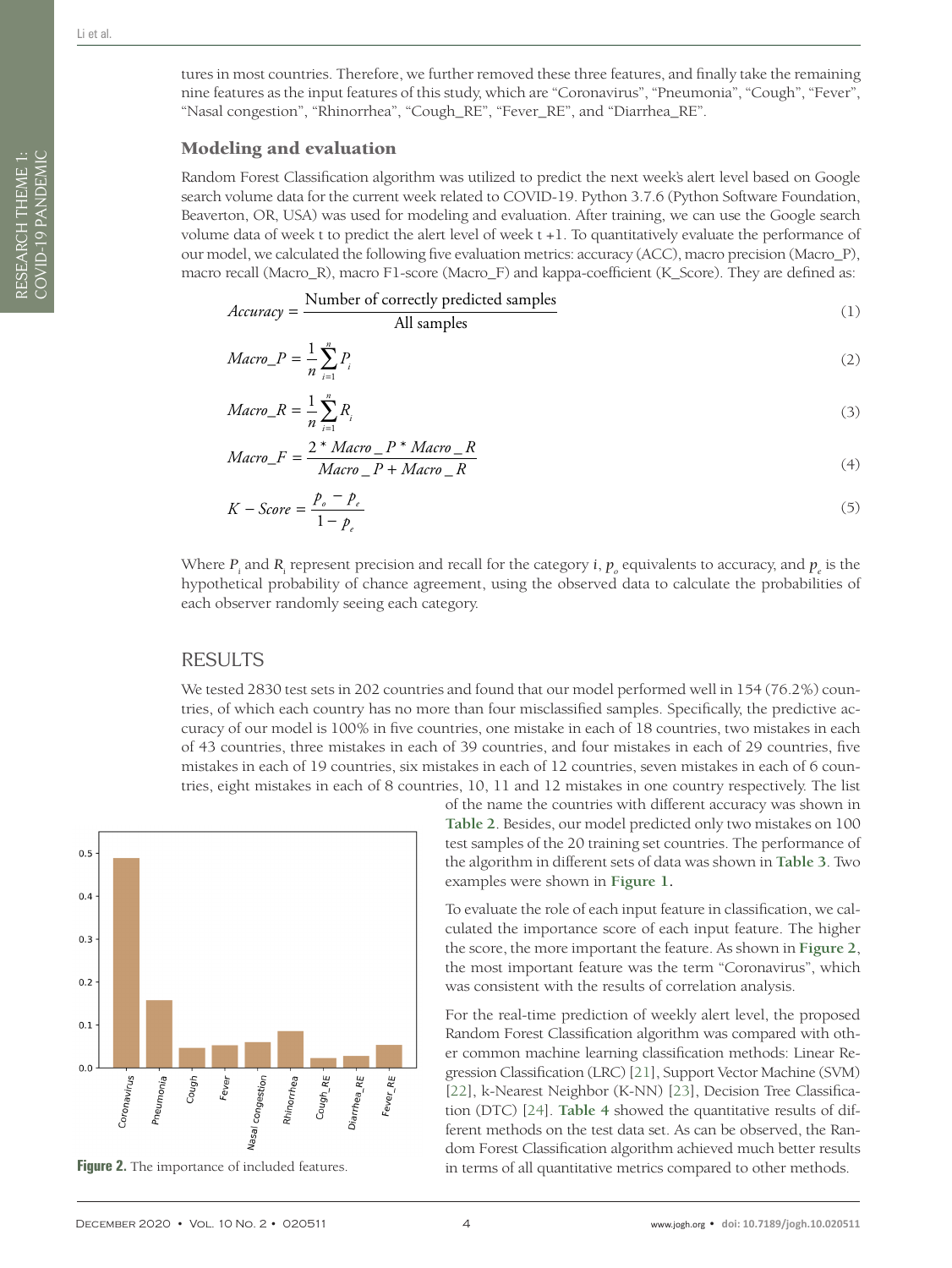| <b>CATEGORY</b> | No. | <b>LIST OF COUNTRIES/REGIONS</b>                                                                                                                                                                                                                                                                                                                                                                                                                                                                                       |  |  |  |  |
|-----------------|-----|------------------------------------------------------------------------------------------------------------------------------------------------------------------------------------------------------------------------------------------------------------------------------------------------------------------------------------------------------------------------------------------------------------------------------------------------------------------------------------------------------------------------|--|--|--|--|
| Training        | 20  | Argentina, Australia, Austria, Belgium, Brazil, Finland, France, Germany, India, Indonesia, Iran (Islamic Republic of), Ireland, Italy,<br>Peru, Poland, Puerto Rico, South Africa, Spain, Switzerland, United States of America                                                                                                                                                                                                                                                                                       |  |  |  |  |
| 0 error         | 5.  | Aruba, Central African Republic, French Polynesia, Ghana, Venezuela (Bolivarian Republic of)                                                                                                                                                                                                                                                                                                                                                                                                                           |  |  |  |  |
| 1 error         | 18  | Canada, Chad, Colombia, Costa Rica, Coted Ivoire, Greece, Guadeloupe, Iceland, Kuwait, Morocco, Netherlands, Panama,<br>Republic of Moldova, Rwanda, The United Kingdom, United States Virgin Islands, Uruguay, Uzbekistan                                                                                                                                                                                                                                                                                             |  |  |  |  |
| 2 errors        | 43  | Albania, Anguilla, Antigua and Barbuda, Bahrain, Bolivia (Plurinational State of), Botswana, Bulgaria, Burundi, Cameroon, Chile,<br>Croatia, Cuba, Cyprus, Dominican Republic, Eritrea, Eswatini, Falkland Islands (Malvinas), French Guiana, Gambia, Grenada,<br>Honduras, Kazakhstan, Kenya, Kyrgyzstan, Lebanon, Luxembourg, Malta, Martinique, Mauritania, Montenegro, Nigeria, Norway,<br>Oman, Portugal, Qatar, Reuntion, Saint Kitts and Nevis, Saint Martin, Serbia, Sierra Leone, Slovakia, Slovenia, Ukraine |  |  |  |  |
| 3 errors        | 39  | Algeria, Armenia, Azerbaijan, Barbados, Belarus, Burkina Faso, Cayman Islands, Curacao, Czechia, Denmark, Ecuador, Egypt,<br>El Salvador, Equatorial Guinea, Estonia, Guatemala, Guinea, Guinea-Bissau, Hungary, Jordan, Kosovo, Latvia, Lithuania, Mala-<br>wi, Mali, Mauritius, Mexico, New Caledonia, Niger, Paraguay, Saint Barthelemy, Saint Vincent and the Grenadines, Senegal, Sint<br>Maarten, Sweden, Togo, Tunisia, Turkey, Saudi Arabia                                                                    |  |  |  |  |
| 4 errors        | 29  | Bahamas, Bangladesh, Benin, Bermuda, Bhutan, Djibouti, Gibraltar, Guernsey, Guyana, Haiti, Jersey, Liberia, Libya, Madagascar,<br>Montserrat, Mozambique, North Macedonia, Philippines, Romania, Russian Federation, Seychelles, Somalia, South Sudan, Turks<br>and Caicos Islands, Uganda, United Republic of Tanzania, Afghanistan, Pakistan, Sudan                                                                                                                                                                  |  |  |  |  |
| 5 errors        | 19  | Bosnia and Herzegovina, Fiji, Georgia, Greenland, Guam, Isle of Man, Jamaica, Japan, Liechtenstein, Myanmar, Nepal, Papua New<br>Guinea, San Marino, Singapore, Sri Lanka, Suriname, United Arab Emirates, Zambia, Zimbabwe                                                                                                                                                                                                                                                                                            |  |  |  |  |
| 6 errors        | 12  | Andorra, Belize, Ethiopia, Gabon, Malaysia, Mayotte, Mongolia, Nicaragua, Saint Lucia, Sao Tome and Principe, Timor-Leste, Yemen                                                                                                                                                                                                                                                                                                                                                                                       |  |  |  |  |
| 7 errors        | 6   | Angola, British Virgin Islands, Dominica, New Zealand, Thailand, Trinidad and Tobago                                                                                                                                                                                                                                                                                                                                                                                                                                   |  |  |  |  |
| 8 errors        | 8   | Brunei Darussalam, Cambodia, Faroe Islands, Iraq, Israel, Maldives, Northern Mariana Islands (Commonwealth of the), Syrian<br>Arab Republic                                                                                                                                                                                                                                                                                                                                                                            |  |  |  |  |
| 10 errors       |     | China                                                                                                                                                                                                                                                                                                                                                                                                                                                                                                                  |  |  |  |  |
| 11 errors       |     | Viet Nam                                                                                                                                                                                                                                                                                                                                                                                                                                                                                                               |  |  |  |  |
| 12 errors       |     | Laos                                                                                                                                                                                                                                                                                                                                                                                                                                                                                                                   |  |  |  |  |

#### <span id="page-4-0"></span>**Table 2.** The list of countries/regions with different results

#### <span id="page-4-1"></span>**Table 3.** Performance of the final model in different test data sets

| <b>TEST DATA</b>                   | <b>ACC</b> | M <sub>P</sub> | M R    | IVI F1 | <b>K-SCORE</b> |
|------------------------------------|------------|----------------|--------|--------|----------------|
| 20 training +5 no error countries  | 0.9886     | 0.9781         | 0.9912 | 0.9844 | 0.9803         |
| 43 countries with $\leq 1$ error   | 0.9528     | 0.9195         | 0.9306 | 0.9248 | 0.9209         |
| 86 countries with $\leq$ errors    | 0.9009     | 0.8633         | 0.8458 | 0.8534 | 0.8324         |
| 125 countries with $\leq$ 3 errors | 0.8663     | 0.8170         | 0.7995 | 0.8058 | 0.7729         |
| 154 countries with $\leq 4$ errors | 0.8133     | 0.7489         | 0.7377 | 0.7401 | 0.6828         |
| All 202 countries                  | 0.7527     | 0.6724         | 0.6754 | 0.6698 | 0.5841         |

ACC – accuracy, M\_P – macro precision, M\_R – macro recall, M\_F1 – macro F1-score, K\_Score – kappa-coefficient

| <b>METHODS</b>                   | <b>ACC</b> | M P    | MR.    | <b>MF1</b> | K Score |
|----------------------------------|------------|--------|--------|------------|---------|
| Linear Regression Classification | 0.6127     | 0.5138 | 0.5472 | 0.5048     | 0.3786  |
| Support Vector Machine           | 0.5943     | 0.4963 | 0.5080 | 0.4998     | 0.3210  |
| k-Nearest Neighbor               | 0.6799     | 0.5962 | 0.5516 | 0.5592     | 0.4156  |
| Decision Tree Classification     | 0.6681     | 0.6027 | 0.6152 | 0.6064     | 0.4605  |
| Random Forest Classification     | 0.7527     | 0.6724 | 0.6754 | 0.6698     | 0.5841  |

#### <span id="page-4-2"></span>**Table 4.** Performance of different machine learning methods in 202 countries

ACC – accuracy, M\_P – macro precision, M\_R – macro recall, M\_F1 – macro F1-score, K\_Score – kappa-coefficient

A series of ablation studies were conducted to validate the features included in this study. As you can see in **[Figure 2](#page-3-0)**, the features of "Cough\_RE" and "Diarrhea\_RE" contribute little to classification. Therefore, we removed these two features and selected the other seven features as the input. Also, we trained the model with all 16 features as input. The experimental results were shown in **[Table 5](#page-5-0)**. The proposed method (9 features) outperformed other methods on all metrics, including 16 features and 7 features as input. In terms of accuracy, the performance of the proposed method was 0.26% and 0.79% higher than the other two methods respectively.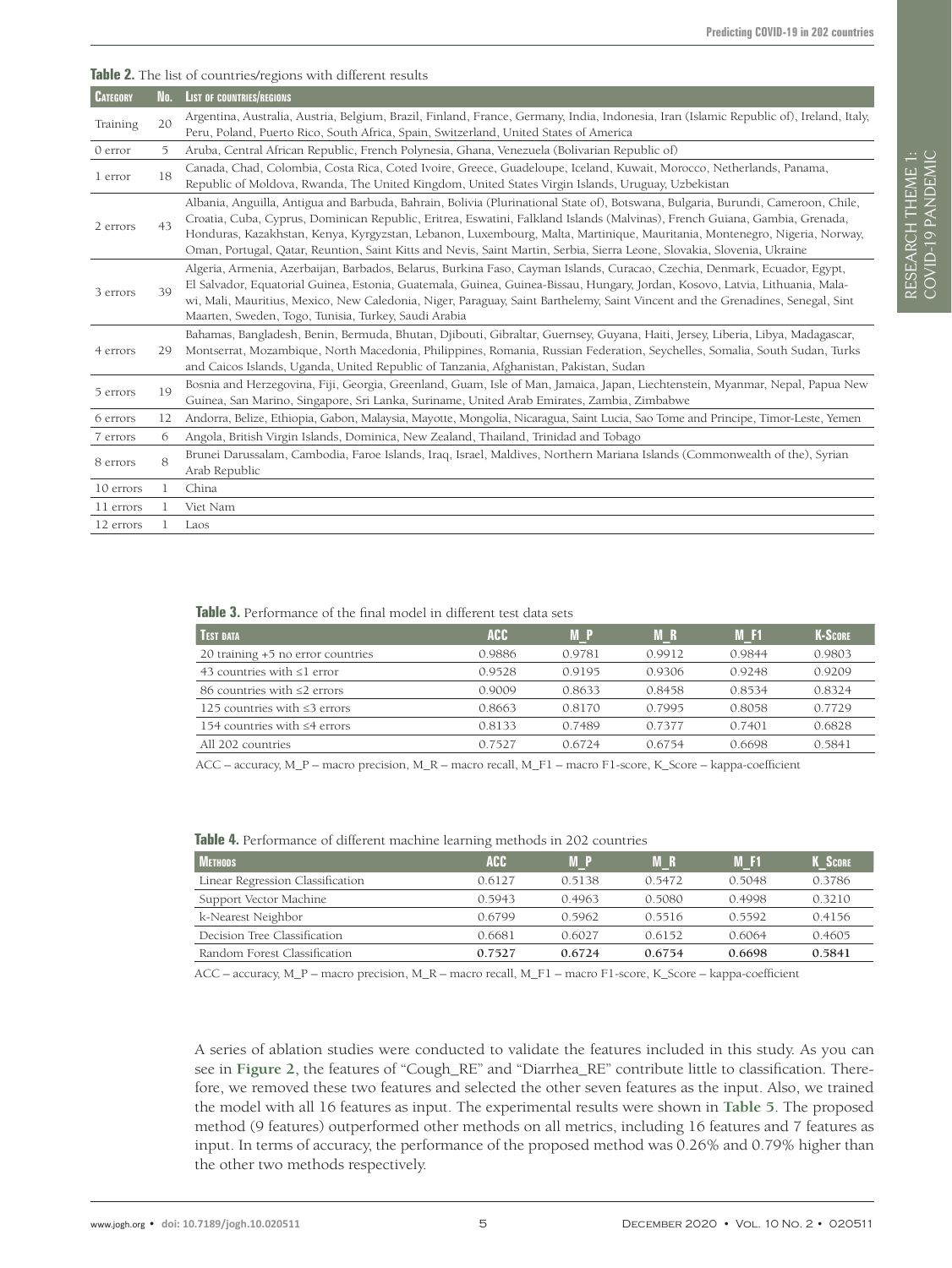<span id="page-5-0"></span>

| Table 5. The result of ablation experiments in 202 countries |  |
|--------------------------------------------------------------|--|
|--------------------------------------------------------------|--|

| THEN TO THE TAXABLE OF MATHEMATIC COMPANIES OF THE TAX TO MOVEMENT |        |        |        |        |                |  |
|--------------------------------------------------------------------|--------|--------|--------|--------|----------------|--|
| <b>MODEL</b>                                                       | ACC.   |        | M R    | M F1   | <b>K</b> SCORE |  |
| 7 features                                                         | 0.7501 | 0.6705 | 0.6732 | 0.6691 | 0.5821         |  |
| 9 features                                                         | 0.7527 | 0.6724 | 0.6754 | 0.6698 | 0.5841         |  |
| 16 features                                                        | 0.7448 | 0.6570 | 0.6592 | 0.6511 | 0.5686         |  |

ACC – accuracy, M\_P – macro precision, M\_R – macro recall, M\_F1 – macro F1-score, K\_Score – kappa-coefficient

## DISCUSSION

In this research, the model based on the Random Forest Classification algorithm developed from 20 countries can predict the COVID-19 epidemic alert level of next week using Google search volume data. The model performed well in 154 out of 202 countries with an accuracy of 0.8133. While in a total of 202 countries, the accuracy was 0.7527.

To the best of our knowledge, the current study is the first one to demonstrate that the Google Trends data can be used in predicting disease alert level in most countries worldwide, even the model was developed from the data of only 10% of countries. Before our study, there were some articles reported the correlation of Google Trends data with the incidence of COVID-19 in some individual countries [\[11](#page-6-10)[-13](#page-7-0)] or taking the world as a region without the information of individual countries [[14\]](#page-7-1). However, there are different terms related to COVID-19. Therefore, Machine learning was used to manage the big data and develop a model to predict the incidence of COVID-19, but again, only in individual countries [\[13\]](#page-7-0). Before COVID-19, the data of internet search engines were also be used to predict the epidemic of infectious diseases. Google Flu Trends provided estimates of influenza activity for using the data of Google Search queries. But it only offered the prediction for 29 countries [[25](#page-7-10)]. Our model has high accuracy predicting the alert level of COVID-19 in most countries. There was no mistake in five countries, one mistake in each of 18 countries, two mistakes in each of 43 countries, three mistakes in each of 39 countries, and four mistakes in each of 29 countries. That is, in more than 75% of countries, our model made no more than four mistakes in 15 predictions.

We demonstrated the results of four countries (Venezuela, Canada, Yemen, and Italy) randomly selected from the countries with zero mistakes, no more than 4 mistakes, more than 4 mistakes, and the training data set in **[Figure 3](#page-5-1)**. As can be seen from **[Figure 3](#page-5-1)**, our model tends to mispredict a low alert level into a high level in Yemen. This phenomenon is also prevalent in the forecasts of many countries. The false-positive mistake may because that COVID-19 is a global epidemic, which has attracted full attention in the world. Therefore, the occurrence of COVID-19 in some countries will increase the awareness of other countries, especially the countries with a close relationship with the outbreak countries, and result in a large amount of Google search volume for terms related to COVID-19. On the other hand, our model also false-negatively predicted a high alert level into a low alert level in a few countries. The possible reason is that the Google search engine is not the mainstream search engine in these countries. Further studies were needed to correct the misprediction in these countries.

There are also some limitations in this study. Our model is based on data from the early stages of the epidemic, when most countries were unprepared for the outbreak. As the pandemic progressing, the pub-

<span id="page-5-1"></span>

**Figure 3.** Classification confusion matrix.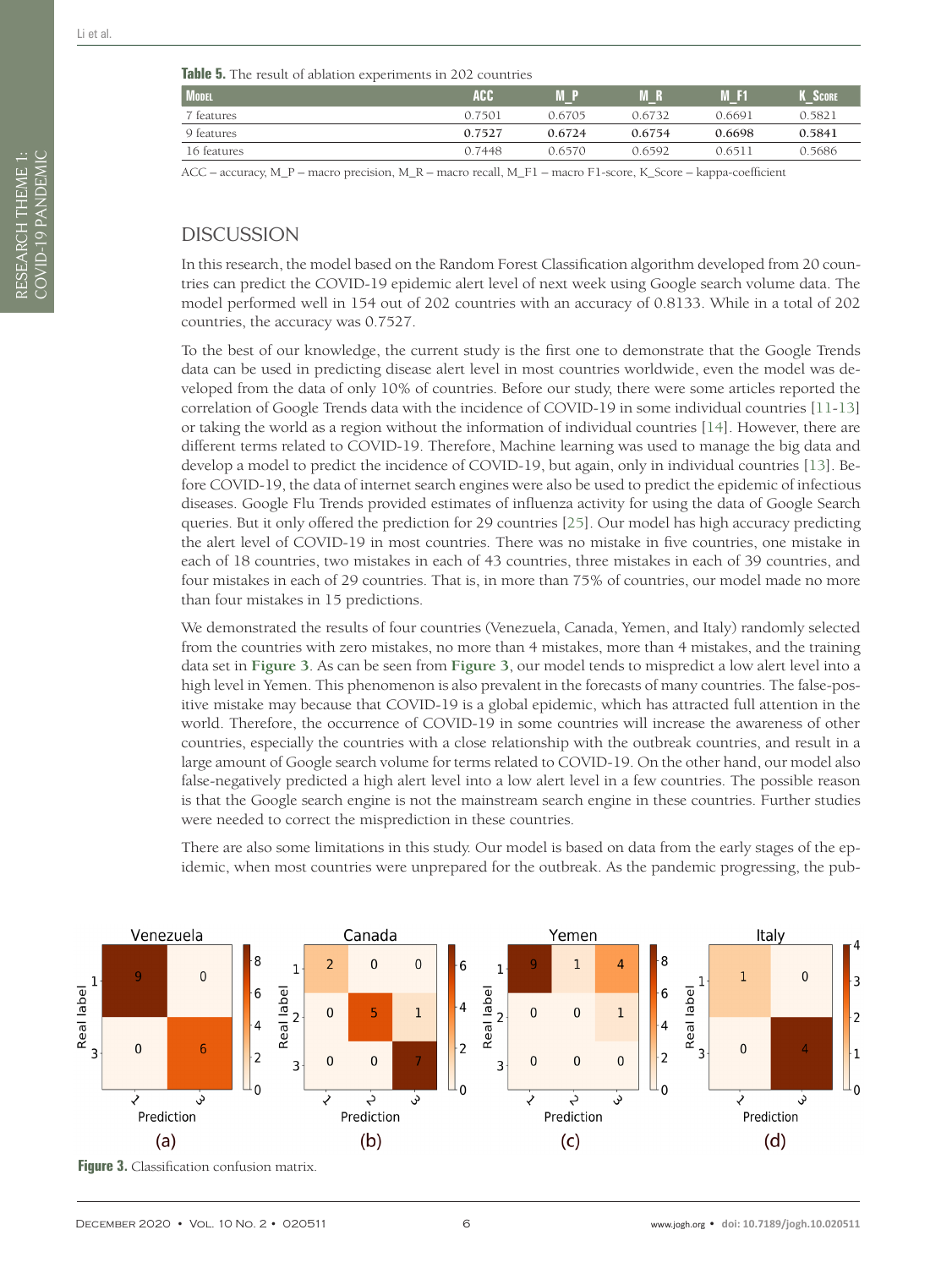lic and governments have already known what to do with COVID-19. Therefore, our model may not be applicable at a later stage of the pandemic. Another point is that the COVID-19 outbreak has occurred in most countries, and it is not necessary to predict the outbreak. However, our model cannot only be used to predict the outbreak, but also to predict the recovery (Figure 1). Therefore, it still has merits even in the time of the global pandemic. Furthermore, our methods provide a new way of predicting global novel infectious diseases outbreak and can be used in other epidemics.

## CONCLUSIONS

We used a machine-learning algorithm to model the data of Google Trends data from 20 countries. The results achieved real-time epidemic alert level prediction of COVID-19 one week behind in 154 countries at the early stages of epidemic.

REFERENCES

**REFERENCES** 

**Funding:** This study was supported in part by the National Key R&D Program of China (2018YFA0701700), the Department of Education of Guangdong Province (2020KZDZX1086), the National Natural Science Foundation of China (61971298), and Grant for Key Disciplinary Project of Clinical Medicine under the Guangdong High-level University Development Program(002-18119101). The funders had no role in study design, data collection and analysis, decision to publish, or preparation of the manuscript.

**Authorship contributions:** YP conducted the study, analyzed the data and drafted the manuscript. CL collected the data and drafted the manuscript. YR analyzed the data. XC and HC designed the study and revised the manuscript. All authors read and approved the final manuscript.

**Competing interests:** The authors completed the ICMJE Unified Competing Interest form (available upon request from the corresponding author) and declare that they have no competing interests.

#### <span id="page-6-12"></span>**Additional material**

[Online Supplementary Document](http://jogh.org/documents/issue202001/jogh-10-020511-s001.pdf)

- <span id="page-6-0"></span> 1 Wu JT, Leung K, Leung GM. Nowcasting and forecasting the potential domestic and international spread of the 2019-nCoV outbreak originating in Wuhan, China: a modelling study. Lancet. 2020;395:689-97. [Medline:32014114](https://www.ncbi.nlm.nih.gov/entrez/query.fcgi?cmd=Retrieve&db=PubMed&list_uids=32014114&dopt=Abstract) [doi:10.1016/](https://doi.org/10.1016/S0140-6736(20)30260-9) [S0140-6736\(20\)30260-9](https://doi.org/10.1016/S0140-6736(20)30260-9)
- <span id="page-6-1"></span> 2 Zhu N, Zhang D, Wang W, Li X, Yang B, Song J, et al. A Novel Coronavirus from Patients with Pneumonia in China, 2019. N Engl J Med. 2020;382:727-33. [Medline:31978945](https://www.ncbi.nlm.nih.gov/entrez/query.fcgi?cmd=Retrieve&db=PubMed&list_uids=31978945&dopt=Abstract) [doi:10.1056/NEJMoa2001017](https://doi.org/10.1056/NEJMoa2001017)
- <span id="page-6-2"></span> 3 Heymann DL, Shindo N, WHO Scientific Technical Advisory Group for Infectious Hazards. COVID-19: what is next for public health? Lancet. 2020;395:542-5. [Medline:32061313](https://www.ncbi.nlm.nih.gov/entrez/query.fcgi?cmd=Retrieve&db=PubMed&list_uids=32061313&dopt=Abstract) [doi:10.1016/S0140-6736\(20\)30374-3](https://doi.org/10.1016/S0140-6736(20)30374-3)
- <span id="page-6-3"></span> 4 Ginsberg J, Mohebbi MH, Patel RS, Brammer L, Smolinski MS, Brilliant L. Detecting influenza epidemics using search engine query data. Nature. 2009;457:1012-4. [Medline:19020500](https://www.ncbi.nlm.nih.gov/entrez/query.fcgi?cmd=Retrieve&db=PubMed&list_uids=19020500&dopt=Abstract) [doi:10.1038/nature07634](https://doi.org/10.1038/nature07634)
- <span id="page-6-4"></span> 5 Marques-Toledo CA, Degener CM, Vinhal L, Coelho G, Meira W, Codeco CT, et al. Dengue prediction by the web: Tweets are a useful tool for estimating and forecasting Dengue at country and city level. PLoS Negl Trop Dis. 2017;11:e0005729. [Medline:28719659](https://www.ncbi.nlm.nih.gov/entrez/query.fcgi?cmd=Retrieve&db=PubMed&list_uids=28719659&dopt=Abstract) [doi:10.1371/journal.pntd.0005729](https://doi.org/10.1371/journal.pntd.0005729)
- <span id="page-6-5"></span> 6 Wilson N, Mason K, Tobias M, Peacey M, Huang QS, Baker M. Interpreting Google flu trends data for pandemic H1N1 influenza: the New Zealand experience. Euro Surveill. 2009;14:19386. [Medline:19941777](https://www.ncbi.nlm.nih.gov/entrez/query.fcgi?cmd=Retrieve&db=PubMed&list_uids=19941777&dopt=Abstract)
- <span id="page-6-6"></span> 7 Majumder MS, Santillana M, Mekaru SR, McGinnis DP, Khan K, Brownstein JS. Utilizing Nontraditional Data Sources for Near Real-Time Estimation of Transmission Dynamics During the 2015-2016 Colombian Zika Virus Disease Outbreak. JMIR Public Health Surveill. 2016;2:e30. [Medline:27251981](https://www.ncbi.nlm.nih.gov/entrez/query.fcgi?cmd=Retrieve&db=PubMed&list_uids=27251981&dopt=Abstract) [doi:10.2196/publichealth.5814](https://doi.org/10.2196/publichealth.5814)
- <span id="page-6-7"></span> 8 Santangelo OE, Provenzano S, Piazza D, Giordano D, Calamusa G, Firenze A. Digital epidemiology: assessment of measles infection through Google Trends mechanism in Italy. Ann Ig. 2019;31:385-91. [Medline:31268123](https://www.ncbi.nlm.nih.gov/entrez/query.fcgi?cmd=Retrieve&db=PubMed&list_uids=31268123&dopt=Abstract)
- <span id="page-6-8"></span> 9 Shin SY, Seo DW, An J, Kwak H, Kim SH, Gwack J, et al. High correlation of Middle East respiratory syndrome spread with Google search and Twitter trends in Korea. Sci Rep. 2016;6:32920. [Medline:27595921](https://www.ncbi.nlm.nih.gov/entrez/query.fcgi?cmd=Retrieve&db=PubMed&list_uids=27595921&dopt=Abstract) [doi:10.1038/srep32920](https://doi.org/10.1038/srep32920)
- <span id="page-6-9"></span>10 Li C, Chen LJ, Chen X, Zhang M, Pang CP, Chen H. Retrospective analysis of the possibility of predicting the COVID-19 outbreak from Internet searches and social media data, China, 2020. Euro Surveill. 2020;25: 2000199. [Medline:32183935](https://www.ncbi.nlm.nih.gov/entrez/query.fcgi?cmd=Retrieve&db=PubMed&list_uids=32183935&dopt=Abstract) [doi:10.2807/1560-7917.ES.2020.25.10.2000199](https://doi.org/10.2807/1560-7917.ES.2020.25.10.2000199)
- <span id="page-6-10"></span>11 Strzelecki A. The second worldwide wave of interest in coronavirus since the COVID-19 outbreaks in South Korea, Italy and Iran: A Google Trends study. Brain Behav Immun. 2020;88:950-1. [Medline:32311493](https://www.ncbi.nlm.nih.gov/entrez/query.fcgi?cmd=Retrieve&db=PubMed&list_uids=32311493&dopt=Abstract) [doi:10.1016/j.bbi.2020.04.042](https://doi.org/10.1016/j.bbi.2020.04.042)
- <span id="page-6-11"></span>12 Yuan X, Xu J, Hussain S, Wang H, Gao N, Zhang L. Trends and Prediction in Daily New Cases and Deaths of COVID-19 in the United States: An Internet Search-Interest Based Model. Explor Res Hypothesis Med. 2020;5:1-6. [Medline:32348380](https://www.ncbi.nlm.nih.gov/entrez/query.fcgi?cmd=Retrieve&db=PubMed&list_uids=32348380&dopt=Abstract) [doi:10.14218/ERHM.2020.00023](https://doi.org/10.14218/ERHM.2020.00023)